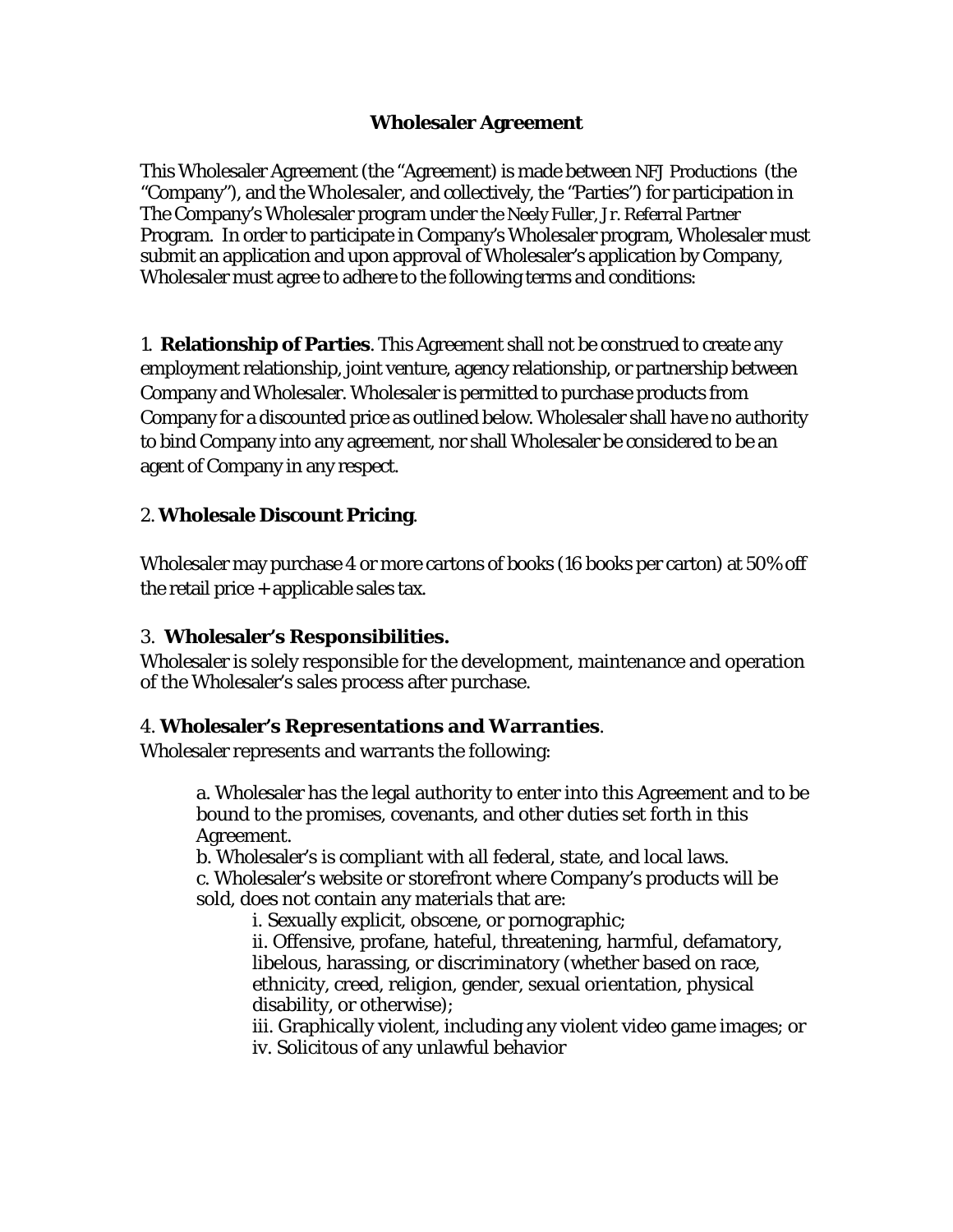5. **Indemnification**. Wholesaler shall indemnify Company and hold Company harmless from any claim, damage, lawsuit, action, complaint, or other costs arising out of any breach of Wholesaler's warranties set forth in Section 4 above. Wholesaler shall also indemnify and hold Company harmless for any damage, loss or other cost arising out of the use or misuse by Wholesaler of Company's products.

6. **Confidentiality**. Any information that Wholesaler is exposed to by virtue of its relationship with Company under this Agreement, which information is not available to the general public, shall be considered to be "Confidential Company Information." Wholesaler may not disclose any Confidential Company Information to any person or entity, except where compelled by law, unless Wholesaler obtains prior written consent for such disclosure from Company.

## 7. **Term**.

a. This Agreement shall take effect upon the effective date, and shall remain in full force until terminated pursuant to the following paragraph (b).

b. Either Party shall have the right to terminate this Agreement at any time and for any reason. The terminating Party must give written notice to the other Party at least 30 days prior to the intended date of termination. The date of this notice will be considered the "Cancellation Date."

8. **Company's right to terminate.** Company reserves the right to terminate this Agreement and to change the pricing schedule set forth in Section 2 of this Agreement, with or without cause. Wholesaler's failure to comply with the terms of this Agreement for any reason may result in immediate cancellation of this Agreement by Company.

9. **Limitation of Liability**. Company shall not be liable for any loss of profits or costs, or for any direct, indirect, special, incidental or consequential damages, including costs associated with the procurement of substitute goods or services (whether Company was or should have been aware or advised of the possibility of such damage), arising out of or associated with any loss, suspension or interruption of service, termination of this Agreement, or other performance of services under this Agreement.

10. **Severability**. If any part or parts of this Agreement shall be held unenforceable for any reason, the remainder of this Agreement shall continue in full force and effect and be binding upon the parties, their heirs, personal representatives, executors, and assigns. If any court of competent jurisdiction deems any provision of this Agreement invalid or unenforceable, and if limiting such provision would make the provision valid, then such provision shall be deemed to be construed as so limited.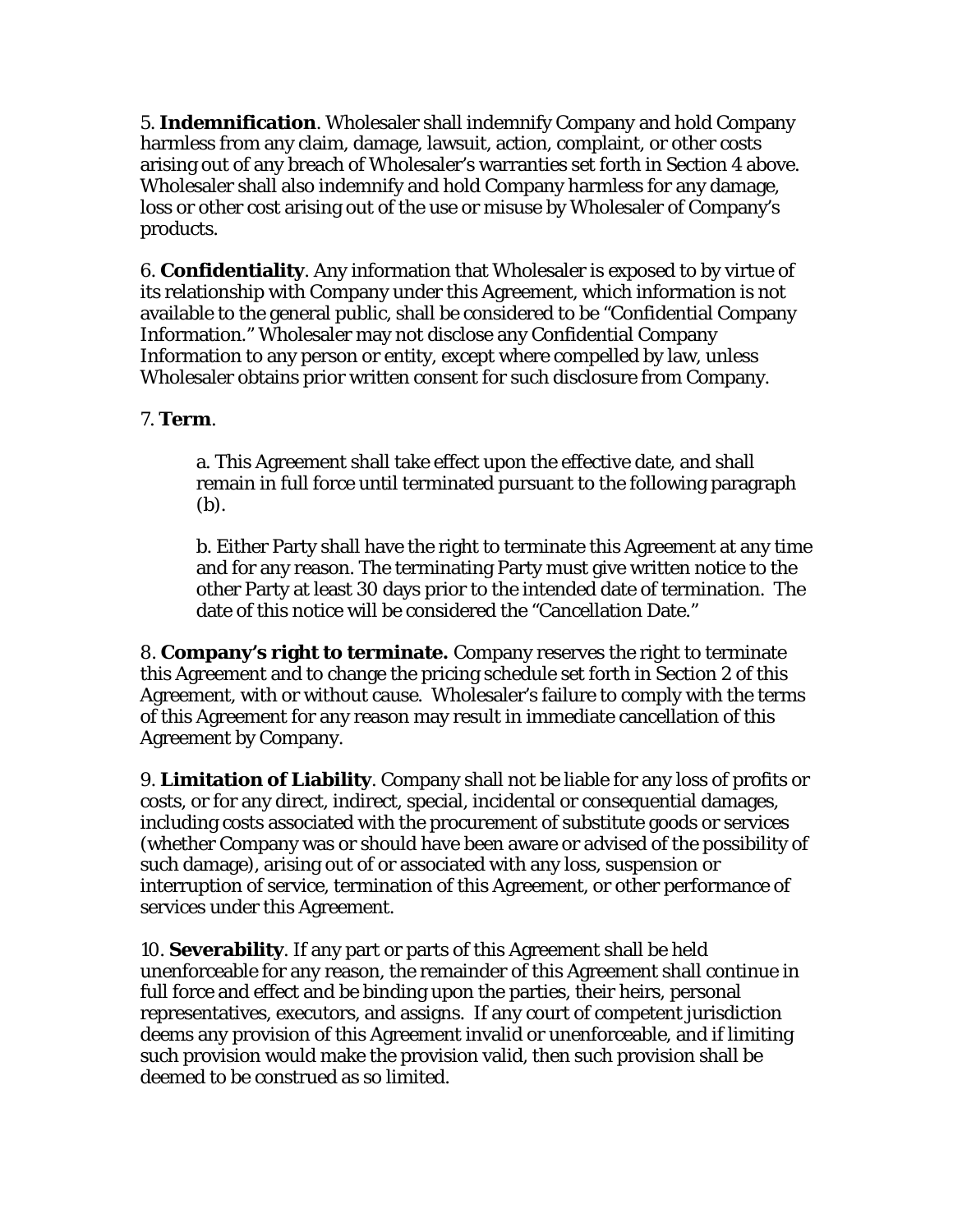11. **Headings**. The headings for section herein are for convenience only and shall not affect the meaning of the provisions of this Agreement.

12. **Entire Agreement**. This Agreement constitutes the entire agreement between Company and Wholesaler, and supersedes any prior understanding or representation of any kind preceding the date of this Agreement. There are no other promises, conditions, understandings or other agreements, whether oral or written, relating to the subject matter of this Agreement.

13. **Construction of Agreement**. Company and/or its counsel prepared this Agreement. It is expressly understood and agreed that this Agreement shall not be construed against Company merely because its Counsel prepared it; rather, each provision shall be construed in a manner that is fair to both parties.

14. **Notices**. All notices, requests, demands, and other communications under this Agreement shall be in writing and shall be deemed to have been duly given on the date of service if served personally on the party to whom notice is to be given, on the day of mailing if sent via electronic mail, or on the day after mailing if mailed to the party to whom notice is to be given, by first class mail, registered or certified, postage prepaid, and properly addressed as follows:

| Company: | <b>NFJ Productions</b>       |
|----------|------------------------------|
|          | c/o Nakia Gray, Esq.         |
|          | Gray Legal, P.C.             |
|          | 9701 Apollo Drive, Suite 100 |
|          | Largo, MD 20774              |

# Email: **nakia@graylegalpc.com**

Wholesaler's address provided on the application form completed at the time of enrollment in the Wholesaler Program.

Either party may change its address for purposes of this paragraph by giving the other party written notice of the new address.

15. **Governing Law**. This Agreement shall be construed and interpreted under the laws of the **State of Maryland** without reference to its conflict of laws principles. The exclusive venue for any court proceeding based on or arising out of this agreement shall be the **Maryland** Courts.

16. **Attorney's Fees**. In the event that either party is forced to bring any legal action or arbitration proceeding because of an alleged dispute, breach, default or misrepresentation in connection with any of the provisions of this Agreement, the successful or prevailing party shall be entitled to recover reasonable attorneys'